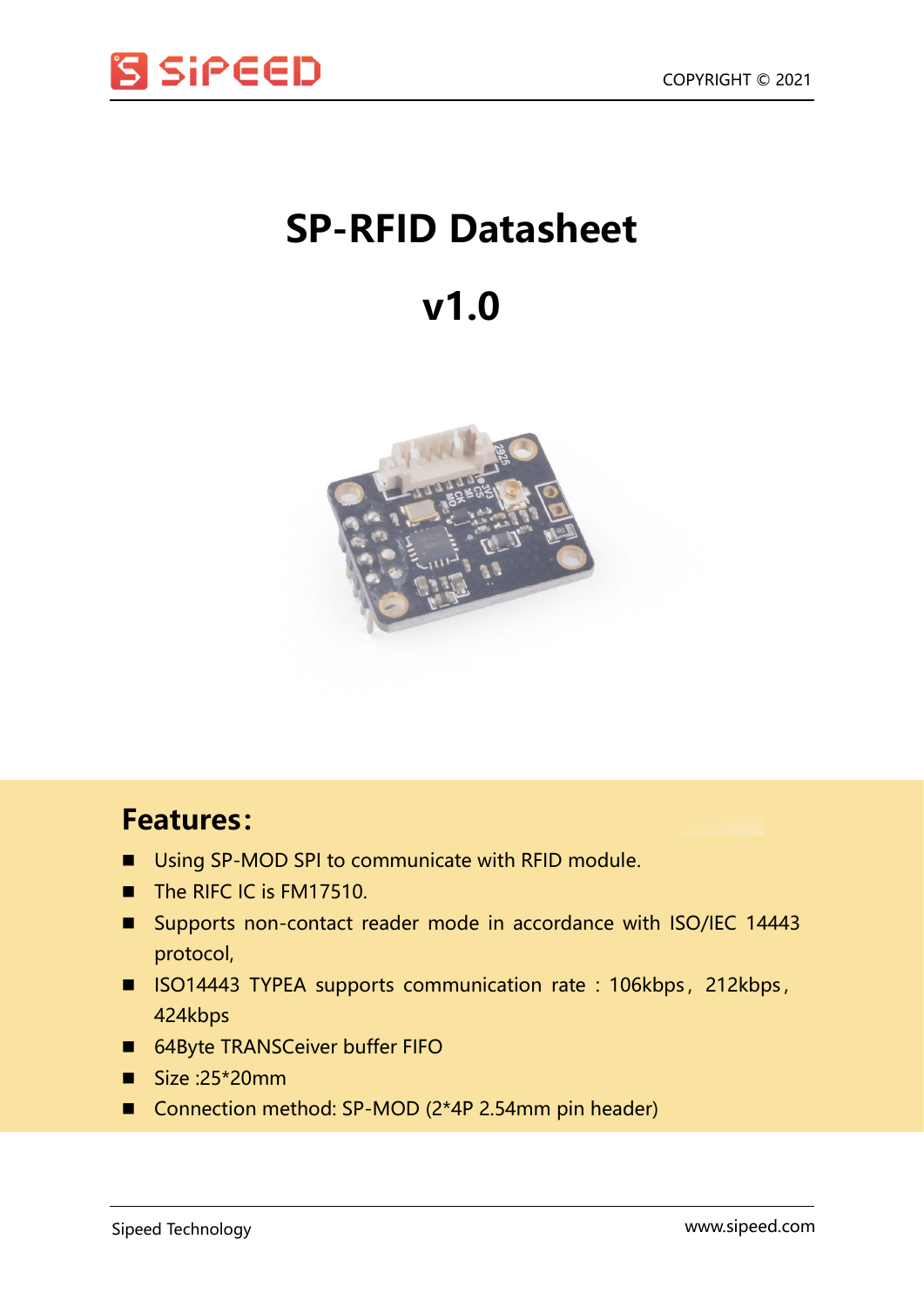

| <b>UPDATE</b> |                                      |
|---------------|--------------------------------------|
| V1.0          | 2019/4/5 Published original document |
|               |                                      |

|                         | <b>INTRODUCTION</b>                                                                                                                                                                                                                                                                                                                                                                                                                                                                                                                                                                                                                                                                                                                                                                                                  |
|-------------------------|----------------------------------------------------------------------------------------------------------------------------------------------------------------------------------------------------------------------------------------------------------------------------------------------------------------------------------------------------------------------------------------------------------------------------------------------------------------------------------------------------------------------------------------------------------------------------------------------------------------------------------------------------------------------------------------------------------------------------------------------------------------------------------------------------------------------|
| <b>RFID IC: FM17510</b> | Supports non-contact reader mode in accordance with<br>ISO/IEC 14443 protocol<br>Reader mode supports M1 encryption algorithm<br>ISO14443 TYPEA supports communication rate: 106kbps,<br>212kbps, 424kbps.<br>Support SPI serial interface, up to 10Mbps<br>Host interface independent power supply, voltage range:<br>$2.2 \sim 3.6 V$<br>Range of working temperature -40°C ~ 85°C<br>64Byte TRANSCeiver buffer FIFO.<br>Interrupt output mode can be equipped with flexible<br>Multiple low-power modes: Soft powerdown Mode, Hard<br>powerdown Mode, Deep powerdown Mode(Typical value<br>1uA)<br>Support low-power external card detection<br>Programmable timer<br>Built-in oscillator circuit and external 27.12MHz crystal<br>oscillator<br>Wide voltage working range 2.2V~3.6V<br>Built-in CRC coprocessor |

| <b>HARDWARE FEATURES</b>                      |                                   |  |  |
|-----------------------------------------------|-----------------------------------|--|--|
| voltage of external power<br>Supply<br>supply | $2.2V - 3.6V$                     |  |  |
| current of external power<br>Supply<br>supply | < 100mA                           |  |  |
| Temperature rise                              | $<$ 30 $K$                        |  |  |
| Range of working temperature                  | $-40^{\circ}$ C ~ 85 $^{\circ}$ C |  |  |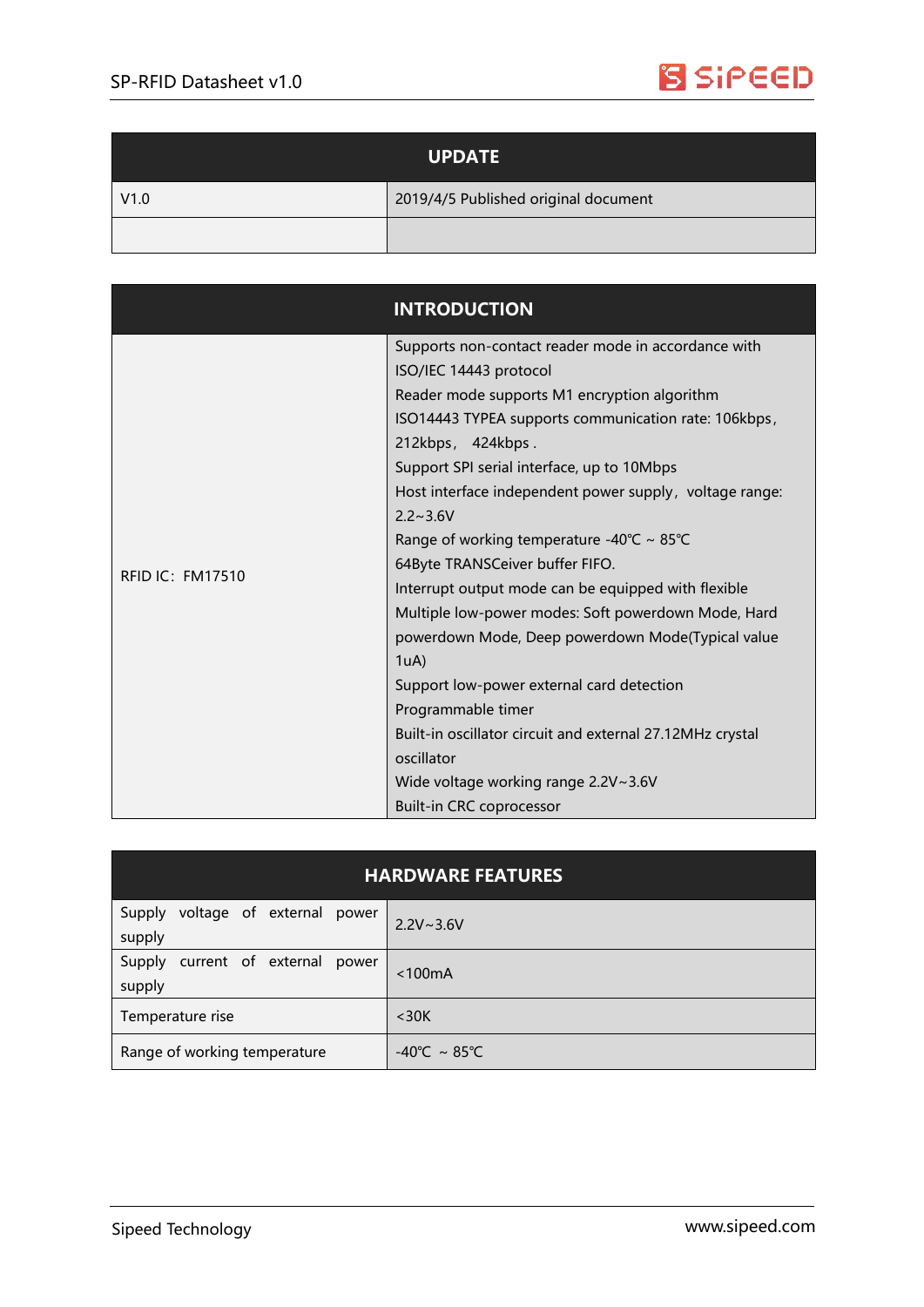

| <b>SIZE</b>                  |                  |
|------------------------------|------------------|
| Length                       | 25mm             |
| Width                        | 20 <sub>mm</sub> |
| Range of working temperature | 13.3 mm          |



| <b>PIN DESCRIPTION</b> |                 |                         |
|------------------------|-----------------|-------------------------|
|                        | <b>GND</b>      | Ground                  |
| 2                      | <b>CS</b>       | Chip Select input pin   |
| 3                      | <b>SO</b>       | Master In Slave Out     |
| 4                      | <b>NPD</b>      | Reset/Sleep control pin |
| 5                      | 3V <sub>3</sub> | Power supply(3.3V)      |
| 6                      | <b>SCK</b>      | SPI clock pin           |